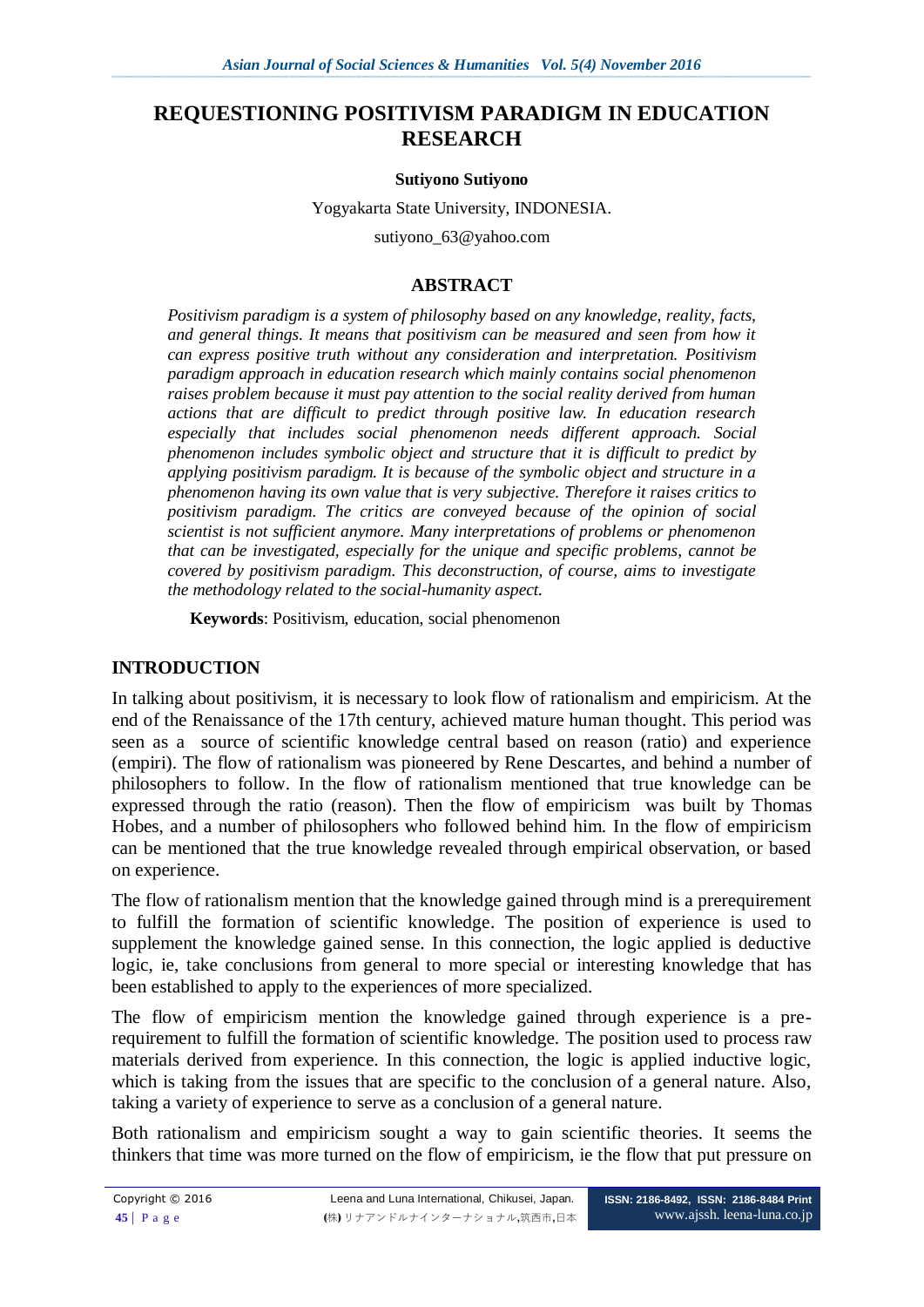experience as source of recognition or knowledge. However, they are not at all reject rationalism flow, because of the rationalism is needed in order to empiricism, and in the contrary the rationalism are reviewed in the context of empiricism. Through this theoretical stance, especially the natural science is then able to develop his theories, and to free themselves from the interests.

#### **Re-understanding Positivism**

At the beginning, the philosopher studied natural phenomenon as an occurrence that shows regularities and routines, or it was regulated by natural law. Here, paradigm positivism was appeared based on positivism by Auguste Comte (1798-1857). The term of positivism is derived from the word "positive". The background of scientific positivism is as a critic toward negative philosophy in the middle age. Positivism based on any knowledge, reality, factual, and positive. Factors outside reality such as symbol, value, philosophy, interpretation toward natural phenomenon considered nothing, refused in positivism discourse. So, what we know positively are visible things. Those visible things are indications in any field of life. All indications are appearance, either natural symptoms or human deeds. We accept the facts from those symptoms as the way they are. Further, we try to regulate those facts become certain propositions or laws.

Referring to the implementation of propositions derived from natural science to social science, Comte then developed what we call as social physics. Of course the term of social physics is derived from two words; they are physics (natural science) and social science. Natural science shows regularities which happen on occurrence and natural symptoms. So social science, it shows the facts consist of facts and phenomenon collection which there are regularities inside. The combination of two words into social physics or we usually call it sociology. Due to his merit, Comte was considered as the first person who used the term of sociology, which had a great influence to the next theorists of sociology.

The use of social physics shows that Comte has tried to give contribution of sociology form after the dark age of the previous science. The new science would be a dominant science, especially when it is related to social statistics (social structure) and social dynamics (the change of society). Both problems were tried to get the social law of life, but for Comte, he felt that social dynamics were more important than social statistics. It shows on its demand in social reform after he saw reform destruction obtained by France Revolution and its reconnaissance. Comte was not happy with this revolutionary change, but he preferred with natural change (evolutive), which made everything run well. For Comte, reform keep needed to help the change process.

In the case of the natural change, Comte divided human thought development lasting in three phases or three eras. This assumption brings us to Comte's basic approach about his evolutionary theory, in three phases of human thought, starting from theology, metaphysics, up to positivism. The three phases mentioned by Comte are applied for individual thought and thought development of all human being. It is based on the change happened in the world, such as individual, group, society, science, all run into three phases.

Based on the three phases of thought, it can be applied as the phase of human thought development, since childhood until adult. As children, their thought belongs to theological phase. As teenagers, their thought belongs to metaphysical phase. As adults, their thought belongs to positivism phase. In other word, human thought basically will experience different development, respectively, theology (fictive), metaphysics (abstract), and positivism (scientific).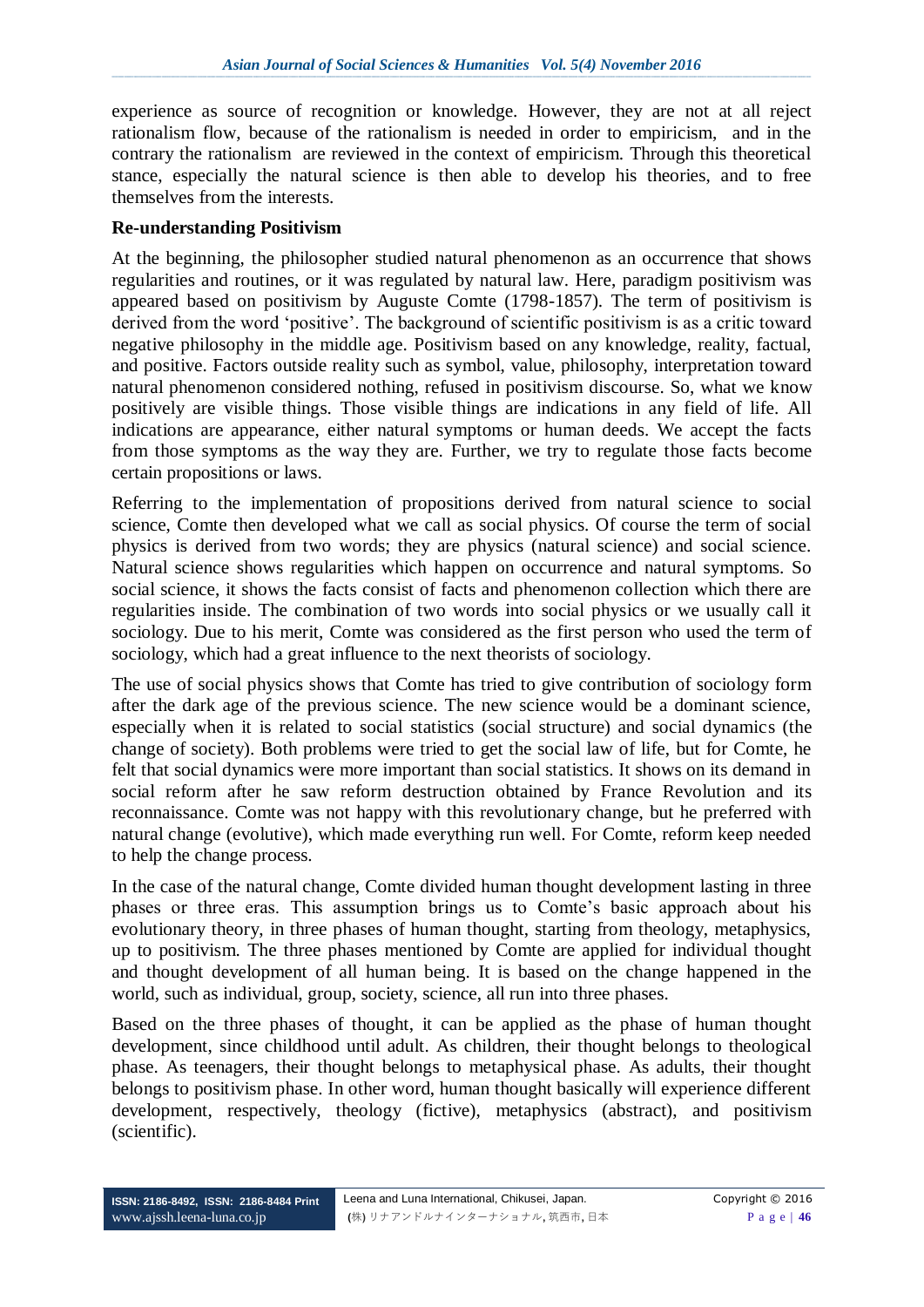Thus in science, it can be applied as the three development thought phase. Sciences, in the beginning, were controlled by theological thought. The next step is annoyed by metaphysical phase, and at last science can be understood by clear positive law. According to Ritzer (2000), theological thought phase happened in the previous age of 1300, metaphysics was in 1300 up to 1800, and positivism was in 1800 and after, although this thought phases was considered conservative by some people.

Finally the three thoughts expanded social regularities. Therefore, Comte believed that the new regularities would exist in France at the right moment someday after he saw anarchism in social and intellectual field when France Revolution happened. In Comte's opinion, the new regularities are important aspects to overcome existing anarchism. But, revealing predictions of the future events demands an understanding of social dynamics law. Finally, the laws will be revealed by history. Considering this history, it can be concluded that the progress of human civilization has clear direction. Comte wanted to explain correctly about the great development inside human being, which the link had been found since human knew civilization until they were in the top of civilization.

## **Positivism: Natural Science versus Social Science**

In modern view, positivism refers to an empirical approach extensively toward science, such as: (1) monism methodology, that is a method which can be used for various researches, (2) there is methodology standard in science researches, and (3) it makes causal-effect. This relations are based on some indicators, such as: (1) two variables are in the same place, (2) therefore they always comes before effect, (3) the one"s presence is always followed by another's presence, (4) cause must be able to be necessary sufficient condition, and (5) there is a logical explanation.

Of course, the criteria to determine the occurrence of causal-effect is suitable applied in natural science method, for example, following moments: anything must fall to the ground (gravitation law), water always flows from the higher land to the lower land, if iron has sun ray, it will be swelled, if there is sugar, there are ants, water boiled until 100 degree Celsius must be boiled up, and so on. Those examples mention before is something fixed. Or in other words, it has been formula, positive law, or principles which apply in natural science. Therefore, natural science is called as free value.

The discoveries of laws in natural science cannot be separated from empirical research method. A research has been experimented on regular symptoms through observation approach. Not all natural symptoms are observed and noted because Comte himself considered that at least there were some observations which could be used to make a conclusion as empirical data. Nevertheless, basically, those observations were directed by a set of theories that become the provision to monitor the symptoms that occur.

Positivism position itself is marked by the belief that empirical data is as a center of knowledge, although that knowledge is still temporary, means that it is not absolute. Here, positivism shows its open characteristic toward the arousal of new data. From those empirical data, it can be found general principles. Thus the presence of science approach dominated reconnaissance age should not be hesitated.

Generally, science can be differentiated into two categories; they are natural and social science. Natural sciences are: biology, chemistry, physics, and their branches such as mathematics, astronomy, zoology, botany, sanitation, ecology, microbiology, climatology, vulcanology, and all existing natural symptoms. Social sciences are sociology, anthropology, philosophy, humaniora, politics, archeology, history, psychology, religion, art, education, and all existing social symptoms.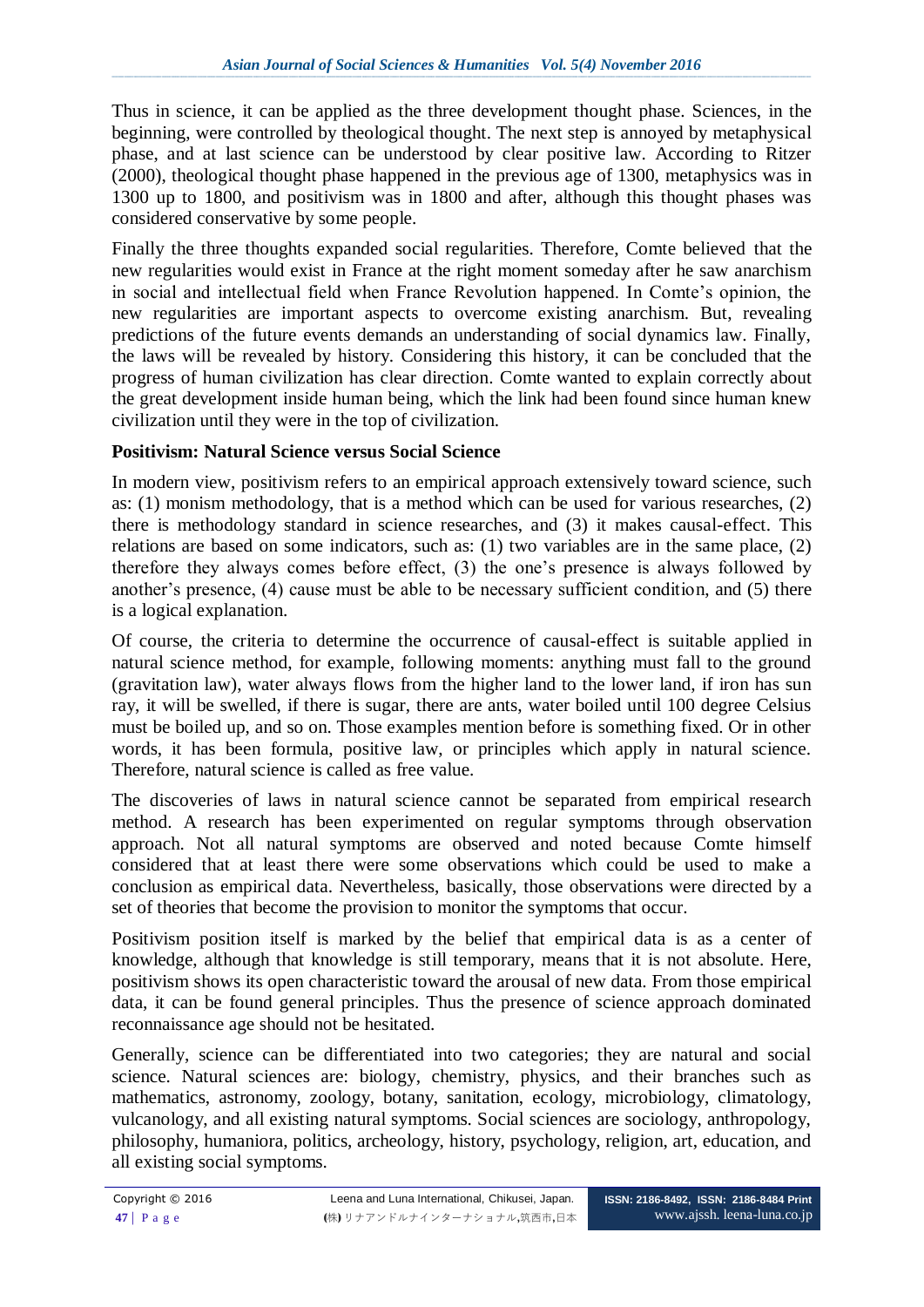Natural science field should be able to cover natural symptoms, such as tide and subsided sea water, the fall of stars from the sky, the sea wave in a sea, the process of digestion inside the body, the water flows from the higher place to the lower place, everything falls to the ground, the system of human body, the explosion of the mountain, the menstruating woman, the rotation of the earth, the planting season, the migration of animals, trial rabbit, and so on. In considering those symptoms, the observer or the researcher must conduct it with patience, means that he or she is not influenced by subjectivity, such as afraid, and disgusted no confidence, etcetera. It aims to get succeed in observing those symptoms, from planning, anticipating, predicting, as well as things related to laboratory practice and field work. If the natural processes are examined accurately, it will always find the causal-effect relationship. Through deductive logics, or according to particular data, it can make a general conclusion, then form general principles in natural science, and here positivism always prevail for natural science.

In modern era, positivism becomes a dominant view. Most positivism experts consider a scientific method make all science being objective. Here, positivism experts believe that an observation and an empirical testing which are free-preconception can be used to explain a fact and a phenomenon. The ways used by positivist, of course, can be conducted by measurement obtaining statistical data.

Positivists believe that natural laws controlling human and social symptoms can be used to make social reforms. It is because the society considered as a part of nature, so empirical observation prevails in natural science also can be used to observe empirically in social science. It means that general laws prioritized through various generalizations of empirical facts as the result of accurately measured observation can be used to generalize social symptoms. In positivism method, indeed, mentions that the truth is universal and objective.

In positivism, Auguste Comte intends to explain positive knowledge. Knowledge is called as positive, if it focuses on real symptoms without any consideration and interpretation. It means that a content of knowledge can be measured and seen from how far it can reveals its positive truth.On the contrary, in social field needs different approach. Social field contains objects and symbolic structures. It cannot be seen just in a matter of causal-effect relationship or implementing general laws of natural science into social science. It is important to know that objects and symbolic structures have their own values which are very subjective.

## **DECONSTRUCTION POSITIVISM PARADIGM: EDUCATION CASE**

So far, most education aspects are measured from effective-psychological matter in positivism. Causal effect is mostly found in education research. For instance, the correlation between achievement motivation and the achievement of students' outcome, the high interest of student"s achievement, the learning effectiveness of final marks, the degree of art appreciation with art marks, the frequency of writing exercise with poetry mark, and so on. The result of the research mentioned is easily predicted, that is, there is a correlation or there is not any correlation. The conclusions from this research can be seen based on causal effect relationship. For example, if the learning motivation is high, it certainly obtains high achievement. In the opposite, if the learning motivation is low, the learning achievement must be low too.

That matter is the same as natural laws adopted from various natural occurrence, such as the water flows from higher land to lower land, the swelling iron if it is in a hot temperature, if there is sugar there, there is an ant, the boiled water if it is heated in  $100^{\circ}$  Celcius. In other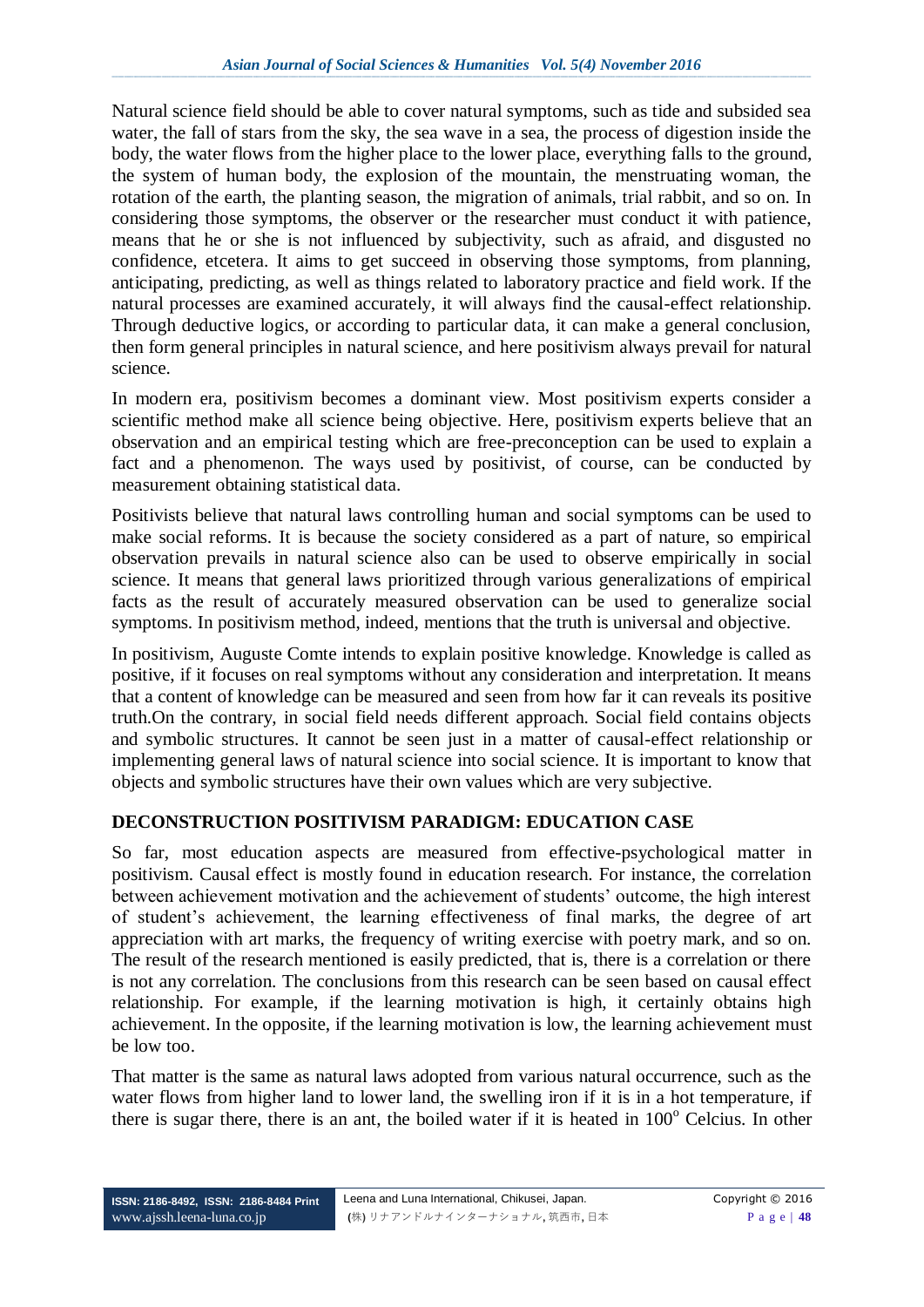words, so far the education research is only about certainty process between one variable with another variable.

Whereas in education research can be easily found social facts which the meanings inside are necessarily revealed. For example, Sutrisno is a university student of Architecture Major, Faculty of Engineering, Gadjah Mada University. Sutrisno is declared to repeat the subject of "Room Design", or indeed, he is not passed that course. Most his friends are surprised, why Sutrisno cannot pass the course. Isn't he an excellent student! He was determined as a model student because he is very diligent in studying, his marks are excellent, and his achievements are being champion in various Olympiad of science. What"s wrong with Sutrisno?

After research conducted toward Sutrisno, the answer is obtained as follow. Actually Sutrisno did not follow the semester test. He just relied on his mid-semester marks. It is because he got order from a contractor from Jakarta to finish design of ten-floored building. To make the design, he had to take his time that was in Thursday, whereas that day is the day of the "Room Design" test.

In that case, Sutrisno had to choose between two interesting options, they are doing the test or accepting the order. If he chose doing the test, he would not get the worthy experience designing ten-floored building. He thought, that test would still be followed in the next semester although he would be left from his friends. Moreover, his parents were lack of money in the village. His parents belong to the poor. They worked in a market. At that time, they had not work anymore because they had been old. Sutrisno himself had been three months didn"t have money from his parents. Knowing his parents" condition and for the sake of his future, finally Sutrisno surely chose the order. He did not follow the semester test because he spent his time to do the order. The contractor come to his boarding house and gave him 150 million rupiahs according to their agreement. That money was sufficient to help his parents in the village. Sutrisno also felt proud because although his position was still as a university student but he had been trusted to design ten-floored building. He felt having a worthy experience.

The research of this case definitely cannot be measured with natural principles/laws like the case of water flows from higher land to lower land. It is because there is actual data mentioning that the diligent student will certainly have high marks, but it is not proved. So, if this case is analyzed by positivism, it will not be correct. Therefore, Sutrisno"s case cannot be analyzed by positivism, and it is necessary to try qualitative research (Strauss and Corbin, 1997). Qualitative method tries to reveal the uniqueness of individual, group, society, and organization in daily life comprehensively, detail, and scientifically accurate (Miles and Huberman, 1994: 6-7).

Recently, many critics to conventional paradigm or usually called as positivism arise. Those critics are given because for social and humaniora experts, that ideology is not sufficient anymore (Lincoln and Guba, 1994; Dimyati, 2000; Fatchan, 2001). Here, it is necessary to conduct a deconstruction toward positivism paradigm. Related to this case that Sutrisno does not pass "Room Design" Course belongs to social phenomenon. In social phenomenon, researcher is not more than one person.

According to Franz Budi Hardiman (2003), a social researcher must enter with a particular way to explain symbolic object, it is by understanding the meaning. But to understand it, he has to participate in a process of obtaining object and symbolic structures. This participation supposes that the researcher has enter this area, a researcher is only a foreigner who wants to understand everything in this area. Therefore, he has to speak, ask, respond, conclude, and see the change, listen the experiences, and following all of them with his awareness. Here, there is a cognitive interest that encourages the whole processes in a social research. In this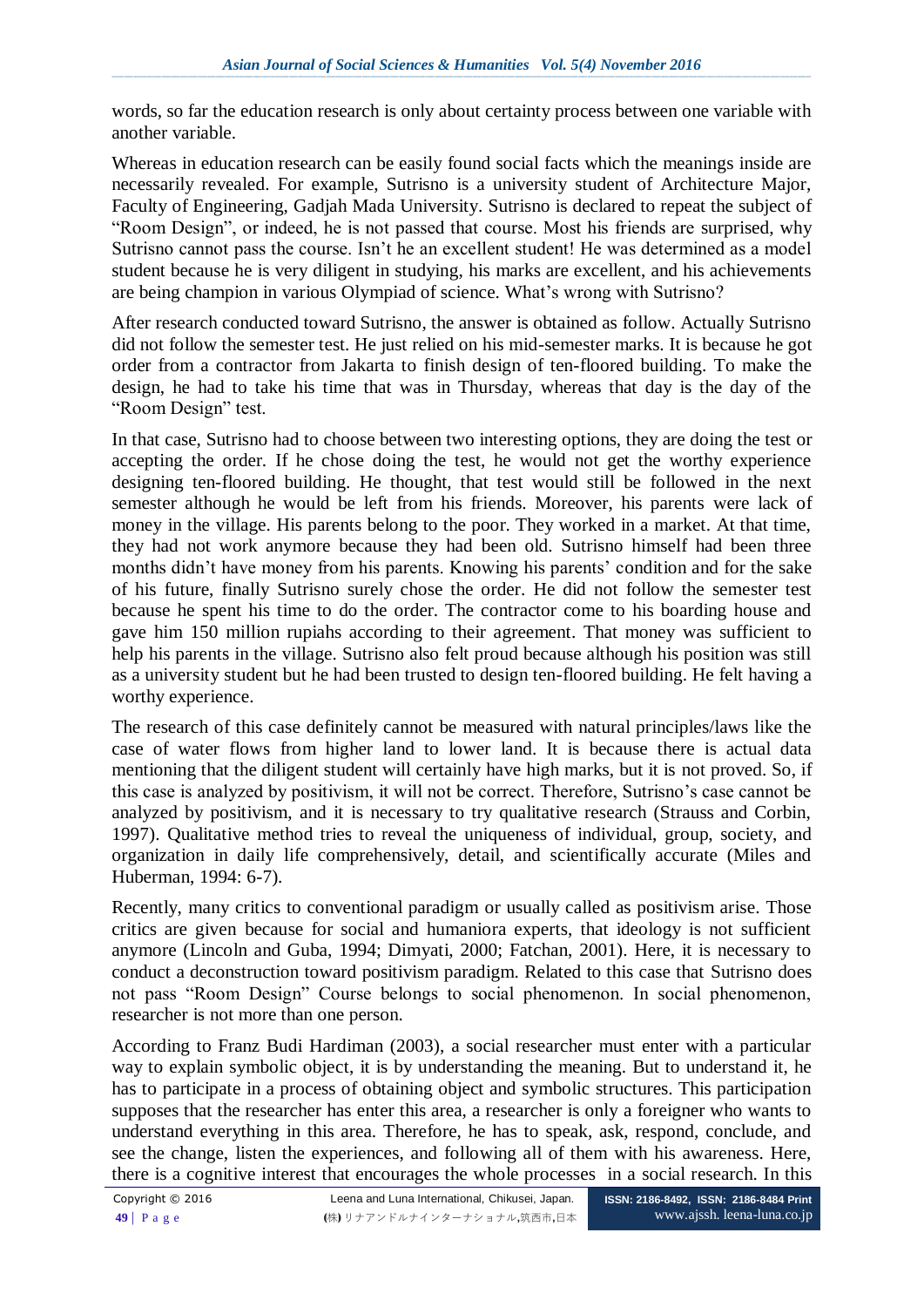case, Franz Budi Hardiman citing Habermas, which mentioned that there is a practical interest aims to get reciprocal understanding between the researcher and the subject. The researcher"s position in reciprocal understanding is not to control other people as object, but to understand as the same subjects. If in natural field, the researcher conducts monologue, but in social science, the researcher conducts dialogue. The practical interest mentioned by Habermas encourages to do communication, and with reciprocal understanding, that expects to form a social consensus.

Art education is more difficult. Nowadays, art education is still oriented on ratio development (Giri, 2004), and therefore the developing research on art education also intends to rationality research whereas the purpose of art education especially focuses on its art field and more oriented on the feeling development aspect, not on the ratio. This feeling experience in this relationship is meant as esthetical experience, that is an experience which most influenced by imaginative effort, creativity, subjectivity, intuition, instinct, and political-social-cultural situation. In short, art research mostly includes social science rather than natural science.

It is also important that to describe the characteristics of social science can be conducted through some steps. First, observing human actions as well as their social relations (Castro, 2015). Social science is a knowledge learning about human actions, individually or social. So, which actions? They are actions which a person or a group of people that has been routines or patterns. The regular action will arouse more extending symptoms such as: poverty, prostitution, sexual acts outside marriage, robbing, suicide, feudalism, social exploitation, social conflict, migrant, and so on. There are many various existing problems in a social symptom. For example, poverty has complex problems. They are derived from background causing poverty, the processes during the poor life, the struggle to overcome the poverty, the relationship between the rich and the poor, and so on. The example of those complex problems can be seen based on following factors: state (advanced state or the third world), area (industry or agriculture), profession (farmer or fisherman), ethnicity (Javanese or Maduranese), time (before or after independence), and so on. Thus, if we want to see poverty problems, actually they have factors that influence each other as the causal of poverty social symptoms.

Second, every social phenomenon is dynamic, unique, and specific. Although all regularities in different time are not similar but almost all of each occurrence has specialty (uniqueness). If in natural phenomenon, the relations between causal and effect is deterministic, for example "if there is sugar, there is an ant", but it is not so in social phenomenon. The example of society's impression toward fishermen's life so long are often analogized as poor society. A social scientist will not say "if there is a fisherman, there will be poverty". It has been so long. Now it is not, because if we see the fishermen's residence area in Tuban coast (southern coast of Java), their life are luxurious. Their life level is marked by more than one floored-houses, parabol antenna, cars, and new models of motorcycles owned by fishermen. So, it can be generalized that "if there is a fisherman, there will be poverty", although generally a fisherman lives in poverty. Causal effect relationship in such social phenomenon proves that generalization in social science is difficult to be achieved in high level as that in natural science.

### **CONCLUSION**

Based on that explanation, empirical proof will not be sufficient to reveal a social phenomenon. The empirical method conducted by a researcher either by direct observation or by interview to the informant, actually, can only reveal about existed or visible reality data. As in Sutrisno's case, it is very difficult to be analyzed using positivism. It is because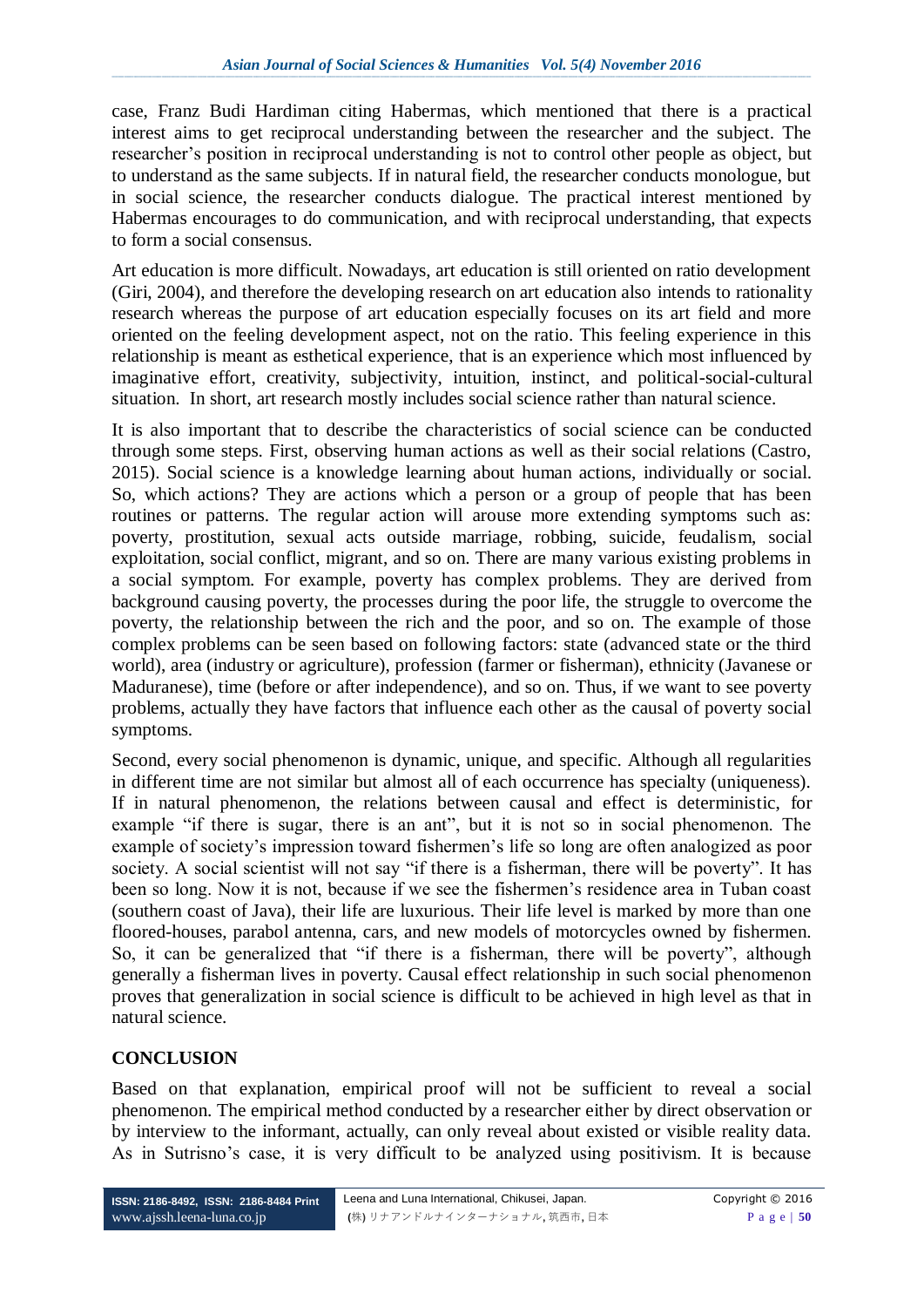positivism can only reveal surface phenomenon whereas to reveal what behind that phenomenon cannot be revealed (Basrowi, 2002). In other words, empirical method cannot be able to reveal the meaning, value, symbol outside the reality. Therefore, positivism paradigm needs to be deconstructed for revealing the meaning behind someone"s social phenomenon.

Social phenomenon as social reality at least can be seen from the pattern of behavior and someone's transformation toward other people and the natural environment (Collin, 1997). It has been explained previously that if we see social phenomenon of poverty in the society of fishermen with empirical method, it will definitely obtain visible data, such as houses made from wood, the fishermen"s children who have low education, unavailability of motorcycle, and so on, whereas, in social phenomenon, we can see the meaning behind that poverty.

To reveal the meaning behind the poverty, we need interpretation method. So, in social phenomenon, the empirically observation will not be enough and it must have the description of reality and the interpretation behind the reality (Elatia, 2012). In the case of poverty, the fishermen as they have been observed that their wooden houses, their children who have low education, unavailability of motorcycle, all are the description of reality. The interpretation about this poverty must raise varied interpretations, such as what background causes the poverty, how the fishermen"s society give the meaning of their life so far, is there any effort to release from poverty, and other interpretations.

Many interpretations of a problem, especially the unique and specific one, cannot be reached by positivism paradigm. Therefore, the positivism paradigm should be criticized. Of course those critics aim to investigate the methodology related to the humaniora aspects. Many critics intends to deconstruct positivism paradigm, considering the general laws have not been sufficient yet to see humanity aspects which they contain many uniqueness inside.

The implementation of natural science into social science raises many problems because in social science, it should consider social phenomenon derived from human actions which are difficult to predict through regularities laws as they prevail in natural science. Therefore, when positivism started to develop, the German experts started the discussions to release social science methodology from empirical natural science methodology.

It becomes the clustered background between natural science and social science which are finally separated. Natural science considers natural phenomenon is repeated regularly so that it obtains laws, and it is called "nomotetis". Social science considers those occurrences, either conducted by individual and in group, are unique.